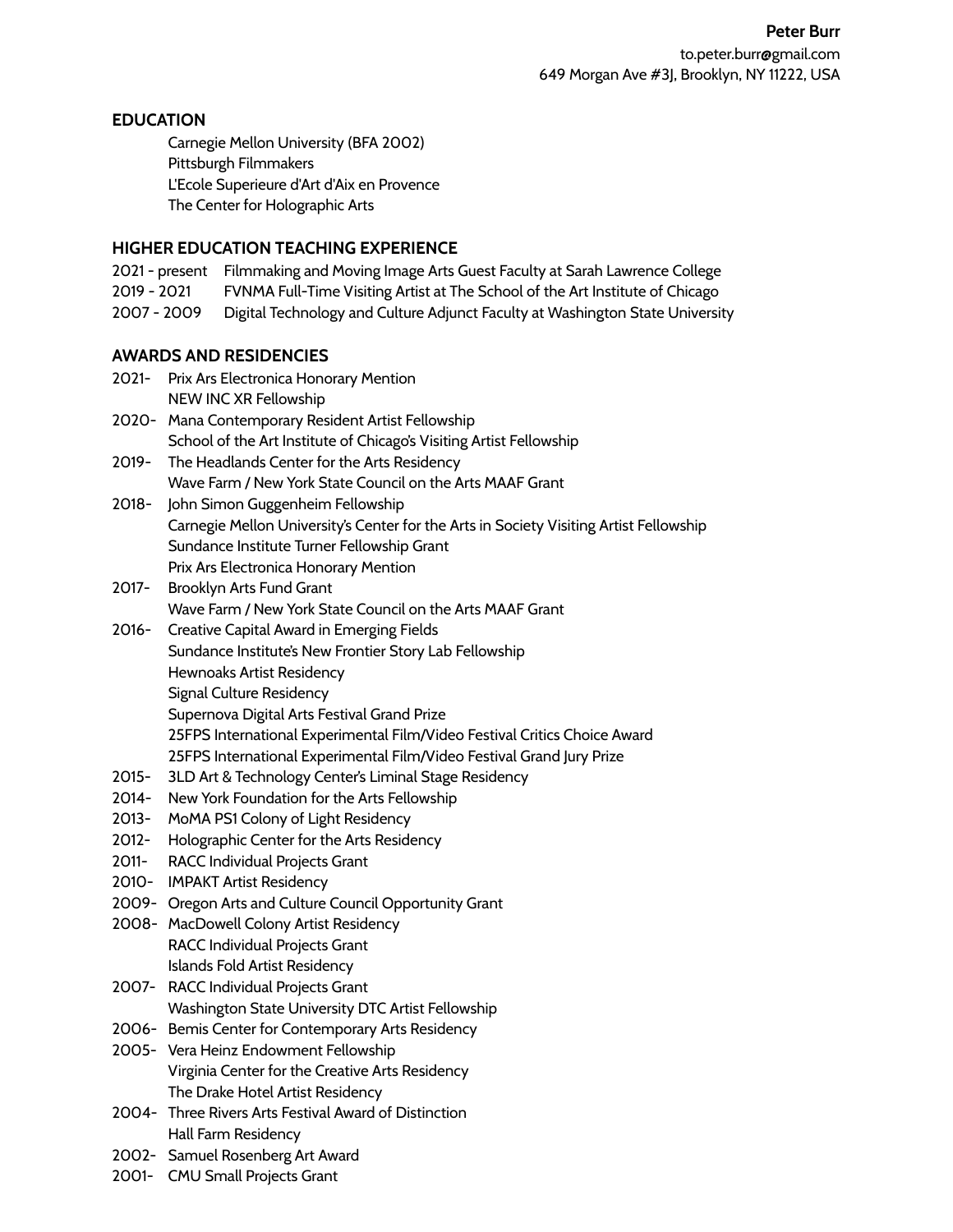Paxton Travel Grant

- 2000- Ox-Bow Fellowship
- Samuel Rosenberg Art Award
- 1999- Douglas Pickering Art Award CMU School of Art Grant

## **SOLO EXHIBITIONS**

| 2021 - | Telematic Media Arts. San Francisco, CA. Responsive Eye   |
|--------|-----------------------------------------------------------|
|        | Minnesota Street Project. San Francisco, CA. Black Square |
|        | Gazelli Art House. London, UK. Dirtscraper                |
|        | Ryan Lee Gallery. New York, NY. Falling Method            |
|        | 150 Media Stream. Chicago, IL. The Continuous Monument    |

- 2020 bitforms gallery. Online. Dirtscraper Monira Foundation. Online. Dirtscraper Gnration Gallery. Braga, PT. Mode Confusion
- 2019 Ruffin Media Gallery. Charlottesville, VA. Infinite Death Labyrinths
- 2018 Times Square. New York, NY. Midnight Moment Zabludowicz Collection. London, UK. Arcology
- 2017 Muziekgebouw. Amsterdam, NL. Sonic Acts TenThousand. Los Angeles, CA. The Mess & Pattern Language
- 2016 3-Legged Dog Art & Technology Center. New York, NY. Pattern Language D.A.H Project. Shiraz, IR. Collected Loops Ditch Projects. Eugene, OR. The Mess
- 2015 IMAGES Festival. Toronto, ON. Cave Exits 3-Legged Dog Art & Technology Center. New York, NY. Cave Exits
- 2014 False Front. Portland, OR. Digging
- 2013 Todays Art, Den Haag, NL. MWM Silicon Valley Contemporary, San Jose, CA, Mutual Wave Machine
- 2012 Manhattan Bridge Archway, Brooklyn, NY, Green | Red
- 2011 Synchronicity Space, Los Angeles, CA, Digging Fills Super Club. Edinburgh, UK, PBvids

# **GROUP EXHIBITIONS**

- 2022 Centre Pompidou. Paris, FR. World Of Networks Zebrastraat. Ghent, BE. NTAA
- 2021 Ars Electronica. Linz, AT. Cyber Arts 2021 National Museum of Modern Art. Lisbon, PT. The Pathway to the Light as It Goes along the Light Feral File. Online. Fragments of a Hologram Rose Kinomural. Wroclaw, PL. Pattern Language Time Gallery. New York, NY. VNYE Wonder Land. Paris, FR. Nuit Blanche
- 2020 bitforms gallery. New York, NY. Embedded Parables No Name. Paris, FR. Express Yourself Standard. Miami, FL. DAATA Syncopation Kinomural. Wroclaw, PL. Falling Method Silicon Valet. Online. Well Now WTF Refract. Online. Refraction Festival Monira Foundation. Online. CADAF Institut Valencia d'Art Modern. Valencia, ES. Plink Flojd
- 2019 Sundance Film Festival. Park City, UT. New Frontier Frankfurter Buchmesse. Frankfurt, DE. B3 Biennial of the Moving Image Transfer. New York, NY. Forging The Gods Github SF. San Francisco, CA. Codame Art and Tech Festival Indiecade. Los Angeles, CA. Night Games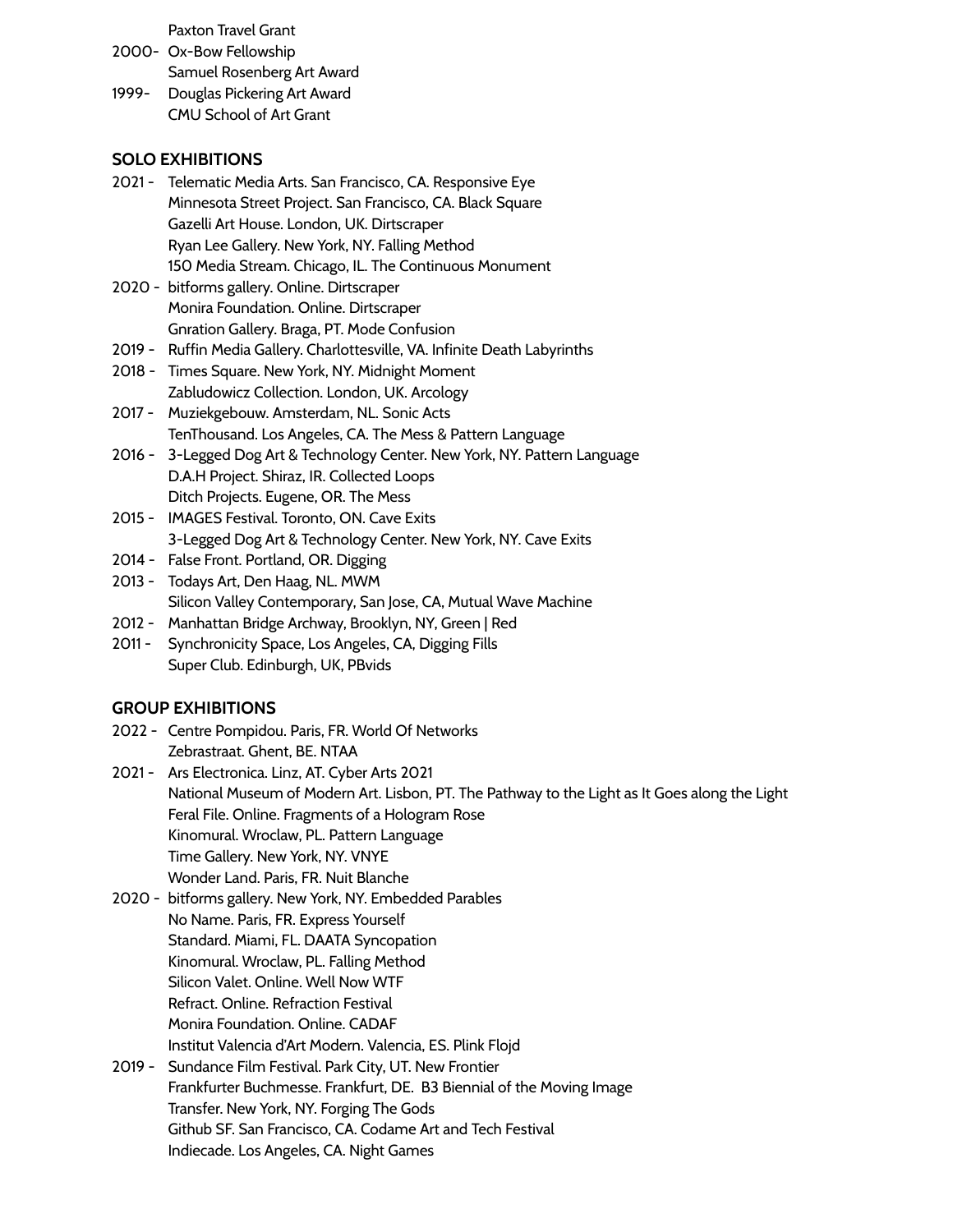Vanity Projects. New York, NY. Is This It Everyman Cinema. London, UK. Beyond The Door Centre del Carme Cultura Contemporania. Valencia, ES. Phantom Horizons Plums Digital Fest, Moscow, RU.

2018 - Institute for Contemporary Art at VCU. Richmond, VA. Declaration The Museum of the Moving Image. Queens, NY. Signal To Noise Offenes Kulturhaus. Linz, AT. Prix Ars Electronica Exhibition London Art Fair. London, UK. Quick Quick Quick Antanas Moncys House Museum. Palanga, LT. Circus of Grace Atonal. Berlin, DE. Projektionsflashe South Kiosk. London, UK. Escape Engine

2017 - Greek Film Archive. Athens, GR. Documenta14 Roulette. Brooklyn, NY. Optics Künstlerhaus Bethanien. Berlin, DE. The Shape Of Indoor Space Plivka. Kiev, UK. Synaesthesia Wallplay Gallery. New York, NY. Time Frame Vector Festival. Toronto, ON. Pattern Recognition File Festival. Sao Paolo, BR. Bubbling Universes Pioneer Works. Brooklyn, NY. Work IFP. Brooklyn, NY. Digital Profiling Berkeley Art Center. Berkeley, NL. GLAS Squat Gallery. Brooklyn, NY. No Vacancy II 132 10th Ave. New York, NY. What's Up New York Pioneer Works. Brooklyn, NY. Scientific Controversies Number 11: Consciousness Saint Cesare Convent. Arles, FR. VR Arles NXT STG. Denver, CO. Stars of Supernova

- 2016 IFP. Brooklyn, NY. Visualaries
- 2015 ASU Art Museum, Tempe, AZ, Unfixed: New Painting Berwick Film and Media Arts Festival, Berwick-Upon-Tweed, UK. Cave Exits Illuminus Festival, Boston, NY. Green | Red Superliquidato, Cluj-Napoca, RO. Undervolt and The Wrong
- 2014 Galeria Municipal de Arte, Abrantes, PT, META Silicon Valley Contemporary, San Jose, CA, Mutual Wave Spam Project. GIF Scrolls EYE, Amsterdam, NL. EYE Love Music The Wrong: Digital Arts Biennial. Plan 9 Channel 12
- 2013 MoMA PS1, New York, NY, Colony of Light Mutuo Gallery. Barcelona, ES. Machine
- 2011 Lexington Art League, Lexington, KY, Re:Play. Apexart. New York, NY, Let It End Like This Mastodon Mesa. Los Angeles, CA,Man As We Know Him Is A Computer Pacific Design Center. Los Angeles, CA,PhotoLA
- 2010 University of California Art Gallery. Irvine, CA, Video Dada Weltenbuerger Art Space. Los Angeles, CA, Night School
- 2009 Synchronicity. Los Angeles, CA, Jupiter and Beyond the Infinite Paragraph Gallery. Kansas City, MO, Mythmakers
- 2008 New American Art Union. Portland, OR, BYOTV Ruffins Gallery. Charlottesville, VA, Landscape
- 2007 Steven Wolf Fine Arts. San Francisco, CA. Id Is Motel. Portland, OR, White Light Skylab. Columbus, OH, Re-Surfacing Grass Hut. Portland, OR, Thunder Eyes AudioCinema. Portland, OR, Retinal Reverb Platform Animation Festival, Portland, OR, Animation Inside Out
- 2006 Bemis Center for Contemporary Arts. Omaha, NE, The Omaha Hobo Shobo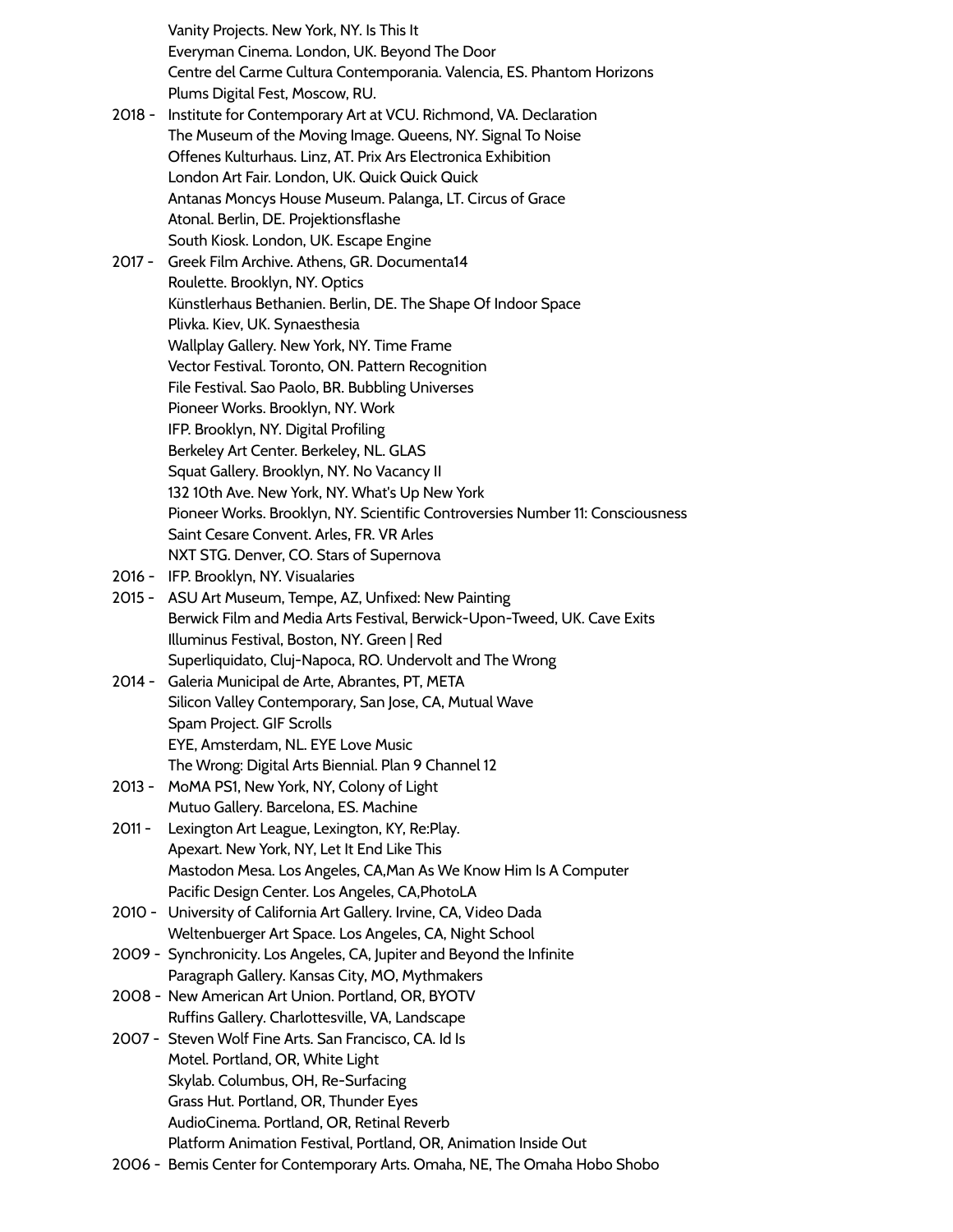Cream City Collectives Gallery. Milwaukee, WI, No Need for Sleep Bemis Center for Contemporary Arts. Omaha, NE, Signal/Channel New American Art Union. Portland, OR, The Den The Drake Hotel. Toronto, ON, Fantasy Island 2

- 2005 The Andy Warhol Museum. Pittsburgh, PA, Andy Warhol's Time Capsules La Central Powerhouse Gallery. Montreal, QC, Anniversaire Hi-5 Projet Mobilivre / Bookmobile Project Bibliograph. Montreal, QC, Permanent Collection Booster and Seven. Chicago, IL, Group Show
- 2004 Three Rivers Arts Festival. Pittsburgh, PA, Three Rivers Juried Exhibition Artist Image Resource. Pittsburgh, PA, Open House, Open Studio Space. Pittsburgh, PA, SUB: Cultural, Textual, Liminal Deitch Projects. New York, NY, Riddle of the Sphinx The Andy Warhol Museum. Pittsburgh, PA, AMP 937 Liberty. Pittsburgh, PA, Daydream Nation Future Tenant. Pittsburgh, PA, Mintwood Projet Mobilivre / Bookmobile Project
- 2003 Federal North Building. Pittsburgh, PA, Easy Does It Space 1026. Philadelphia, PA, Man I Feel Like a Woman Artist Image Resource. Pittsburgh, PA, AIR Artists at AIR Projet Mobilivre/Bookmobile Project Carnegie Museum of Art. Pittsburgh, PA, CMA Faculty Show Regina Gouger Miller Gallery. Pittsburgh, PA, Comic Release
- 2002 Pittsburgh Filmmakers. Pittsburgh, PA, Media/Tonic: 30 Years of Media Arts Regina Gouger Miller Gallery. Pittsburgh, PA, 384 Units The Frame Art Space. Pittsburgh, PA, candy\_coated
- 2001 The Frame Art Space. Pittsburgh, PA, Art Abroad The Marilyn Vignone Gallery. Glastonbury, CT, FASS
- 2000 The Frame Art Space. Pittsburgh, PA, Welcome to the Jungle Ox-Bow Gallery. Saugatuck, MI, Life in the Fast Lane Ellis Gallery. Pittsburgh, PA, Teddy Bear Picnic
- 1999 The Frame Art Space. Pittsburgh, PA, Counting the Ways Ellis Gallery. Pittsburgh, PA, Forts

### **SCREENINGS / PERFORMANCES**

2021 - Brooklyn Academy of Music. Brooklyn, NY. Animation Block Party Feinaki. Beijing, CN. Animation Week San Francisco Cinematheque. San Francisco, CA. Crossroads Experimental Film and Video Festival. Seoul, KR. Exis Light Matter. Alfred, NY. Alfred University Ars Electronica. Linz, AT. Deep Space 8k La Plata Independent Film Festival. Buenos Aires, AR. Festifreak Le Zinema. Lausanne, CH. LUFF Bitbang. Buenos Aires, AR. Animation 2021 Telematic Media Arts. Online. Labyrinths GLAS Animation Festival. Online. Competition Two LIAFF. London, UK. States of Emergency 2020 - Yerba Buena Center for the Arts. San Francisco, CA. I Hate the Internet Walker Art Center. Minneapolis, MN. Vanishing Landscapes Experimental Sound Studio. Chicago, IL. Quarantine AV Yeltsin Center. Yekaterinburg, RU. Pixelsfest Gasteig Munchen. Munich, DE. Gasteig Open Video Pallas Theater. Nicosia, CY. RISE CoE Libraries Unlimited. Exeter, UK. Ars Electronica Animation Festival [CerModern.](https://www.cermodern.org/) Ankara, TU. Ars Electronica Animation Festival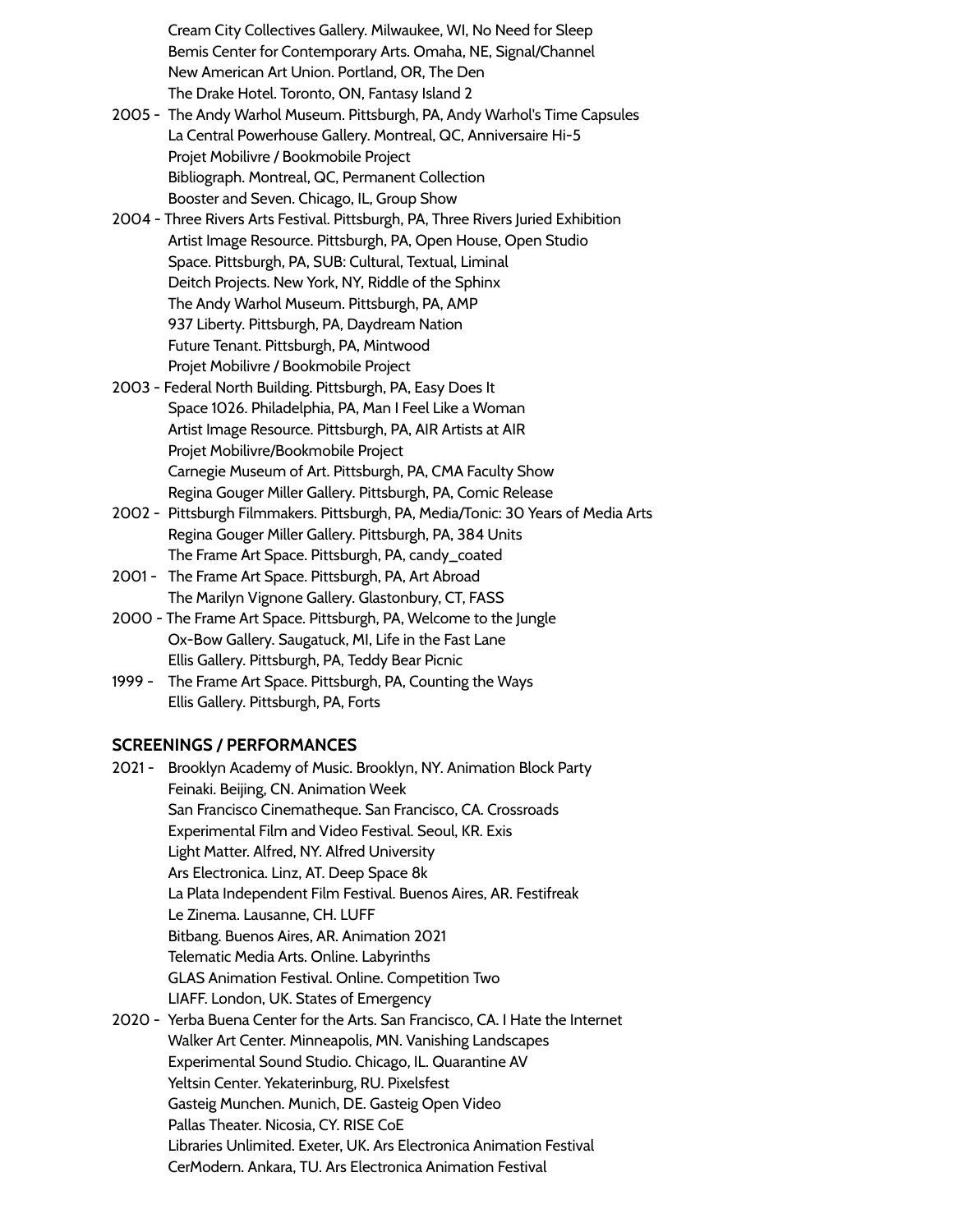Laboral Centro de Arte. Gijon, ES. Ars Electronica Animation Festival Gotzendammerung. Munich, DE. Ars Electronica Animation Festival Fundacja Photon. Krakow, PL. Patchlab Digital Art Festival The Wrong. Online. Trompe Le Monde Mutek. Online. Nexus Kinodot. Online. International Competition Nite-Lite. Online. Drop City Outpost. Online. Toon Punx 2019 - National Gallery of Art. Washington DC. Animation Beyond Cinema ATA, San Francisco, CA. Labyrinths Cleveland Museum of Art, Cleveland, OH. Undervolt Solstice Teatro Gayarre, Pamplona, ES. Otras Luces Fiesp Cultural Center, Sao Paolo, BR. FILE NEST Studio for the Arts, Boulder, CO. Nematodes Centrequatre, Paris, FR. Hello Tomorrow Harpy, Rutherford, NJ. Harpy Experimental Animation Babycastles. New York, NY. Malt Adult Wonderville. Brooklyn, NY. Drop City Beta Build Zwierzyniec. Krakow, PL. Etiuda Anima International Film Festival Sadie Halie Projects. Minneapolis, MN. Summer Vids 4.0 Tower Theater. Bend, OR. BND DSGN Yeltsin Center. Yekaterinburg, RU. Pixelsfest Espaciocenter Canarias. Bilbao, ES. [Canarias](http://www.espacioenter.net/2019/ARS_ELECTRONICA_en.htm) Festival EM-Filmtheater. Stuttgart, DE. International Festival of Animated Film Dum Stepanka Netolickeho Gallery. Trebon, CZ. Anifilm Fundacja Promocji Kultury Artystycznej. Krakow, PL. Krakow Summer Animation Day Drumul Taberei. Bucharest, RO. [ANIMEST](https://animest.ro/guest-festival-ars-electronica-animation-festival.aspx) Festival Hong Kong Polytechnic University School of Design. Hong Kong, CN. Ars Electronica Animation Festival One Night Gallery, Bucharest, RO. Ars Electronica Animation Festival Central Academy of Fine Arts. Beijing, CN. Ars Electronica Animation Festival Kinoteatr Kiev. [Ki](http://austriaukraine2019.com/en/events/austrian-film-week-2019/)ev, UA. Ars Electronica Animation Festival Fundacja Photon. Krakow, PO. Patchlab Digital Art Festival Kulturhaus Abraxas. [Augsburg](http://www.lab30.de/), DE. Lab30 Festival, Museum of the Yugoslav Film Archive. Belgrade, RS. CGA Belgrade Microwave. Hong Kong, CN. Microwave International New Media Arts Festival Hansen House. Jerusalem, IL. AniNation New Chitose Airport. [Sapporo,](http://airport-anifes.jp/programs/programs01/ars_electronica/) JP. New Chitose Airport [International](http://airport-anifes.jp/programs/programs01/ars_electronica/) Animation Festival Toshima Center. Tokyo, JP. Ars Electronica Animation Festival Sea World Culture and Arts Center. Guangzhou, CN. 40 Years of [Humanizing](https://ars.electronica.art/export/en/humanizingtechnology/) Technology 2018 - Gene Siskel Film Center. Chicago, IL. Conversations At The Edge Galerie Irrgang. Berlin, DE. Aberrations Pioneer Works. Brooklyn, NY. Dream Machine Barbican Centre. London, UK. Labyrinths Beursschouwburg.- Brussels, BE. KRAAK Festival Slovenska Kinoteka. Ljubljana, SI. Labirinti Moviemento. Linz, AT. Ars Electronica Animation Festival Studentski Centar. Zagreb, HR. Gostovanje Petera Burra Wolf Kino -Berlin, DE. Peter Burr Retrospective International Film Festival Rotterdam. Rotterdam, NL. Colonising Chaos AMC TImes Square. New York, NY. Interference AV Ars Electronica, Linz, AT. Out Of The Box Yuen Long Theatre. Hong Kong, CN. Hong Kong FIlm Festival Roxy Theater. Missoula, MT. International Wildlife Film Festival Varsity Theater. Chapel Hill, NC. Cosmic Rays FIlm Festival Worm. Rotterdam, NL. Host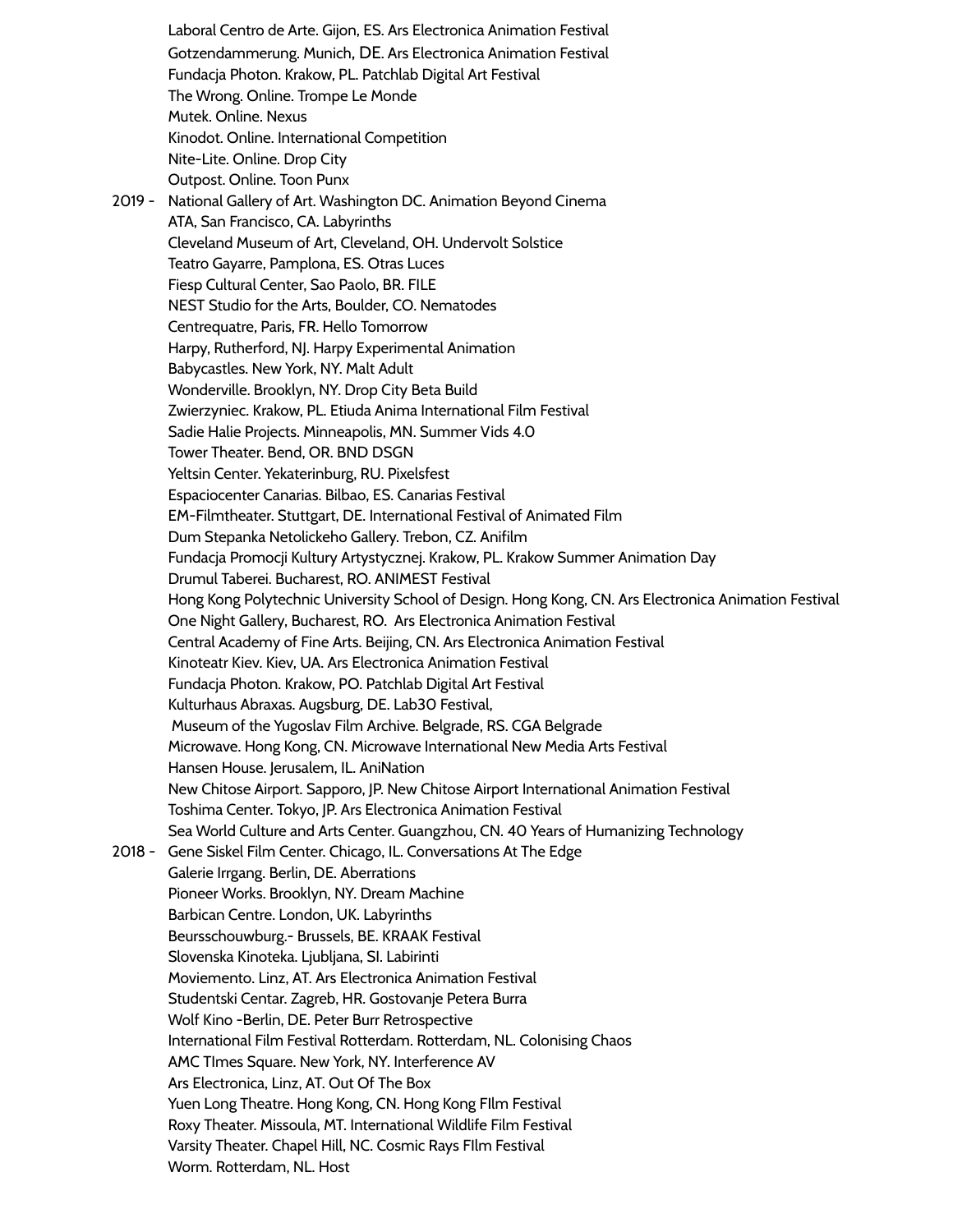Merriweather Post Pavilion. Columbia, MD. Opus Macao. Milan, IT. Nocturnal Reflections Uplink Theater. Tokyo, JP. Pattern Language Cleveland Art Museum. Cleveland, OH. Solstice 2018 Parkway Theater. Baltimore, MD. Sight/Unseen Sensorium. London, UK. Art Night: Peter Burr & Oliver Coates WORM. Rotterdam, NL. Film Special: Peter Burr 2017 - Lincoln Center. New York, NY. Projections Hara Art Museum. Tokyo, JP. Peter Burr Art & Animation Cine Nouveau. Osaka, JP. EXP2017 Doshisha University. Kyoto, JP. +Peter Burr Sora Cinema Chitose. Sapporo, JP. New Chitose Animation Festival Close-Up Cinema. London, UK. London International Animation Festival Cine Amor. Aguilar de Campoo, ES. Aguilar de Campoo International Short Film Festival Denver Performing Arts Center. Denver, CO. Supernova Studenski Centar. Zagreb, HR. 25FPS Liau Liau Art Space. Taipei, Taiwan. Eyeshock Centrum. Berlin, DE. Kunst Film Festival Caveat. New York, NY. Imagine Science Film Festival Horse Hospital. London, UK. London Underground Film Festival Museo de Arte Contemporaneo Latinoamericano. Buenos Aires, AR. Festifreak International Film Festival Rotterdam. Rotterdam, NL. Signs Of Life SFMoMA. San Francisco, CA. If It Makes You Happy It Can't Be That Bad Culturgest. Lisbon, PT. IndieLisboa Korean Film Archive.Seoul, KR. Exis Festival Anthology FIlm Archives. New York, NY. Show And Tell: Peter Burr Kunsthalle Mannheim. Mannheim, DE. On The Move Electrotheatre. Moscow, RU. Moscow International Experimental Film Festival Corner Theater. Busan, KR. Crossroads Lyttleton Theater. Birmingham, UK. Shift Symm Naval. Los Angeles, CA. Ghosting Signal Fire. Salem, OR. Eclipsecore David Brower Center. Berkeley, CA. Peter Burr Retrospective Centre for Contemporary Arts. Glasgow, UK. Computer Chess Raumstation. Zurich, CH. Digital Landscapes John Lee Theater. Birmingham, UK. Signal To Noise Shattuck Cinemas. Berkeley, CA. GLAS Competition Moscow International Experimental Film Festival. Moscow, RU. The Mess Columbus College of Art and Design. Columbus, OH. Malt Adult Denver Film Society. Denver, CO. Reel Social Club Microscope. Brooklyn, NY. Fractured Gestures Institute of Modern Art. Brisbane, AU. Speleogenesis Flatpack Festival. Birmingham, UK. Shift Symm Denver Film Society. Denver, CO. Reel Short Film Festival Edificio Biblioteca. Buenos Aires, BR. Festifreak Mt. Holyoke College. South Hadley, MA. AAFF Digital Tour Grosse Pointe Public Library. Grosse Pointe, MI. AAFF Digital Tour Nickelodeon Theatre. Columbia, SC. AAFF Digital Tour Cranbrook Academy of Art. Bloomfield Hills, MI. AAFF Digital Tour Ann Arbor District Library. Ann Arbor, MI. AAFF Digital Tour Speed Art Museum. Louisville, KY. AAFF Digital Tour Grand Illusion Theatre. Seattle, WA. AAFF Digital Tour Edge Hill University. Ormskirk, UK. AAFF Digital Tour Northern Michigan University. Marquette, MI. AAFF Digital Tour Vanderbilt University. Nashville, TN. AAFF Digital Tour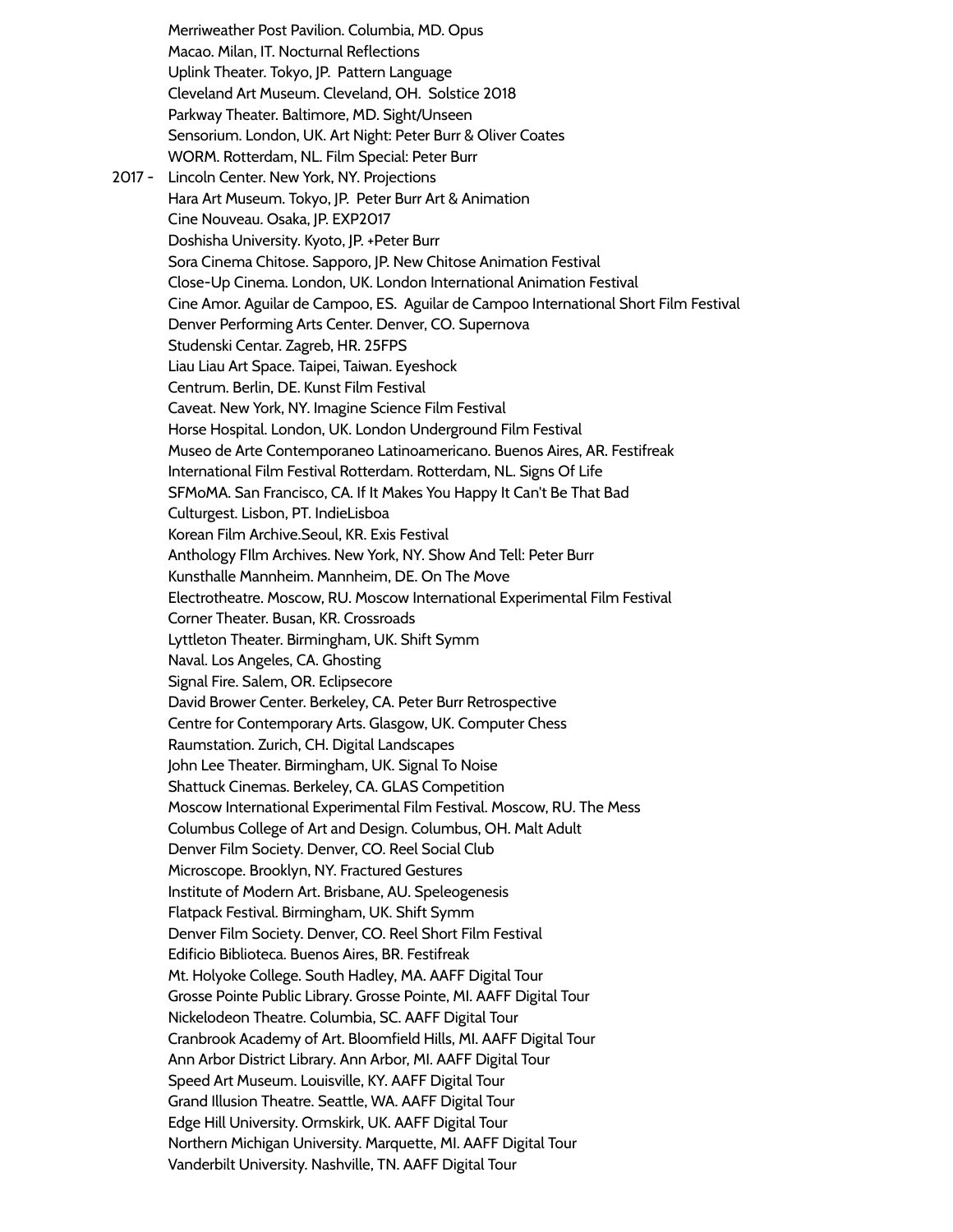Indie Memphis Film Fest. Memphis, TN. AAFF Digital Tour Open City Cinema. Winnipeg, MB John Lee Theater. Birmingham, UK. Signal To Noise

2016 - Whitechapel Gallery. London, UK. London International Animation Festival Roulette. Brooklyn, NY. Optics Institute of Modern Art. Brisbane, AU. Queensland Film Festival Architekturforum Winterthur. Winterthur, CH. Fictional And Artificial Spaces Edinburgh International Film Festival. Edinburgh, UK. In The Body Of Technology MoogFest. Durham, NC. Memories Of The Space Age Central Saint Martins. London, UK. Flat Field Chicago Underground Film Festival. Chicago, IL. The Mess Crossroads, San Francisco, CA. A Beautiful And Evil Place Haus Der Elektronischen Kunste. Basel, CH. Fractured Gestures International Film Festival Rotterdam. Rotterdam, NL. Signals From Earth Swiss Architecture Museum. Basel, CH. Swiss Architecture in the Moving Image Royal College of Art. London, UK. Signal Culture Remix Toolbox. Turin, IT. Graphics For Informed Citizens. Ann Arbor Film Festival. Ann Arbor, MI. Films In Competition Grace Street Theater. Richmond, VA. VCU Showcase MIT Bartos Theater, Cambridge, MA. Ampersand Union Cinema, Milwaukee, WI. Eyeworks Coaxial, Los Angeles, CA. Night Slabs Casket Cinema. Minneapolis, MN. AAFF Digital Tour Rice Cinema. Houston, TX. AAFF Digital Tour Detroit Film Theater. Detroit, MI. AAFF Digital Tour Mini Microcinema. Cincinnati, OH. AAFF Digital Tour University of Missouri. Kansas City, MO. AAFF Digital Tour Ambika P3. London, UK. Strange Objects / Weird Realism Studenski Centar. Zagreb, HR. 25FPS Art-Kino Croatia. Rijeka, HR. 25FPS Touring Program Spectacle Theater. New York, NY. Imagine Science Film Festival Denver Performing Art Complex. Denver, CO. Supernova Digital Arts Festival Institute for Contemporary Art. London, UK. Artists Film Biennial The American Museum of Natural History. New York, NY. Imagine Science Film Festival Whitechapel Gallery. London, UK. Edge Of Frame 2015 - Pioneer Works, Brooklyn, NY. Eyeworks Animation Festival Museum of Contemporary Art Chicago, Chicago, IL. Anti-Vapor Waves Ann Arbor Film Festival, Ann Arbor, MI. Autumn. Co-Prosperity Sphere, Chicago, IL. Beyond The Abyss Cinefamily, Los Angeles, CA. Animation Breakdown Denver Digerati. Denver, CO. Friday Flash Museum of Human Achievement. Austin, TX. CYC-SET Yerba Buena Center for the Arts. San Francisco, CA. ESPTV Coast to Coast Human Resources. Los Angeles, CA. ESPTV Coast to Coast MOCAD. Detroit, MI. ESPTV Coast to Coast Civic TV. Houston, TX. ESPTV Coast to Coast Select Service. Minneapolis, MN. ESPTV Coast to Coast S1 Contemporary. Portland, OR. ESPTV Coast to Coast The Shop. Pittsburgh, PA. ESPTV Coast to Coast Nightingale Cinema. Chicago, IL. ESPTV Coast to Coast Bio Rex. Helsinki, FI. Animatricks Animation NoiseVideo Festival. Filmessay Provinssi. Seinajoki, FI. GIF JAM Centro Cultural Sistema Fiep. Sao Paolo, BR. File Anima+ ExpoPixel. Bologna, IT. Future Film Festival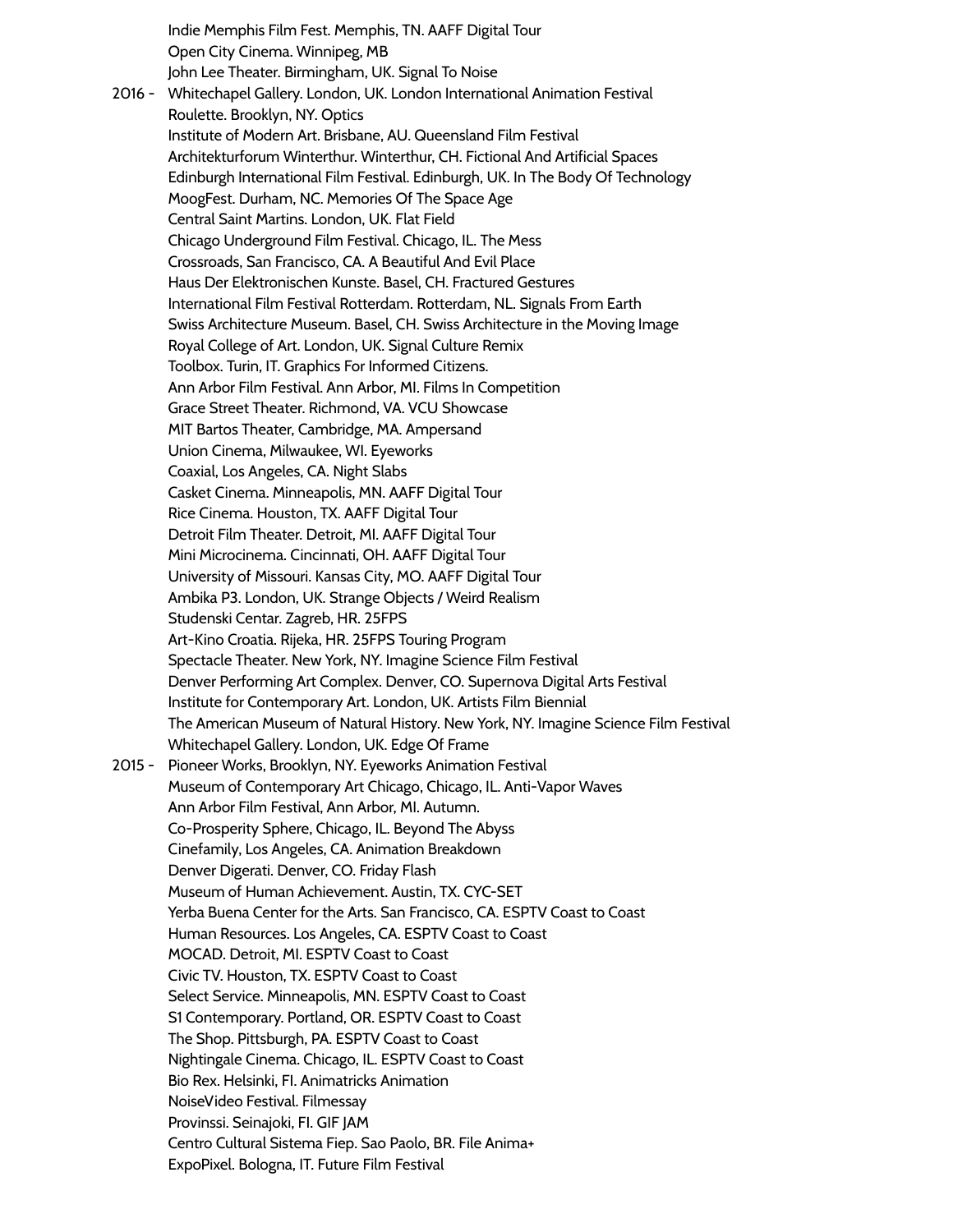Rondel Club. Zilina, SK. Fest Anca Brooklyn Academy of Music. Brooklyn, NY. Animation Block Party. 2014 - International Film Festival Rotterdam. Rotterdam, NL. Extended Visions Image Forum Festival. Tokyo, Japan. National Tour Vox Populi. Philadelphia, PA. E.S.P. TV #72 Camp Lakota. Wurtsboro, NY. The Last Weekend High Zero Festival. Baltimore, MD. Green | Red Cube The Projects. Portland, OR. Undervolt Showcase Cinefamily. Los Angeles, CA. Animation Breakdown P.3+. Hammond, LA. ACRE TV Skver. Mali Losinj, HR. Filmski & Video Ambulante. Guadalajara, MX. Wayward Fronds Nightingale. Chicago, IL. Peter Burr & Fern Silva Ghosting. Los Angeles, CA. Volume 7 Gallery 400. Chicago, IL. And The Beat Goes On Kino MM. Zagreb, HR. Skver Zagreb Hallways Microcinema. Champaign, IL. Experimental Film from Portland 2013 - Eyebeam. New York, NY. Monkeytown3 MoMA PS1. New York, NY. I Solitude Hannah Maclure Centre. Dundee, UK. The Spectacle Remains Keene State College. Keene, NH. Special Effect Quickdraw Animation Society. Calgary, AB. GIRAF Cineworks. Vancouver, BC. Special Effect Columbia Museum of Art. Columbia, SC. Special Effect Basilica Hudson. Hudson, NY. Special Effect VIA festival. Pittsburgh, PA. Special Effect Ed Video. Guelph, ON. Special Effect Pleasure Dome. Toronto, ON. Special Effect Film Pop. Montreal, QC. Special Effect Portland Institute for Contemporary Art. Portland, OR. TBA Festival Bijou Cinema. Eugene, OR. Special Effect CalArts. Valencia, CA. Special Effect Silent Movie Theater. Los Angeles, CA. Special Effect Lauba. Zagreb, HR. Special Effect Zivot. Ryeka, HR. Special Effect Strzelski Gallerie. Stuttgart, DE. Special Effect Kinemathek Karlsruhe. Karlsruhe, DE. Special Effect WORM. Rotterdam, NL. Special Effect Monoquini. Bordeaux, FR. Special Effect Cinema Nova. Brussels, BE. Special Effect EMAF. Osnabruck, DE. Special Effect Artists Unlimited. Bielefeld, DE. Special Effect Clinton Street Theater. Portland, OR. EFF Portland The Bridge. Charlottesville, VA. Special Effect Modern Art Museum. Santo Domingo, Dominican Republic. Alone With The Moon Museum of the Moving Image. New York, NY. Special Effect Syracuse University. Syracuse, NY. Special Effect Institute of Modern Art. Brisbane, AU. Special Effect Australian National University. Canberra, AU. Special Effect New Low Gallery. Melbourne, AU. Special Effect Meredith Music Festival. Meredith, AU. Special Effect Tuxedo Cat. Adelaide, AU. Special Effect Museum of Art and Design. New York, NY. Adults in the Dark 2012 - Reel4. Lincoln, UK.Abandoned at the Exit

Greenpoint Film Festival. New York, NY. Secret Files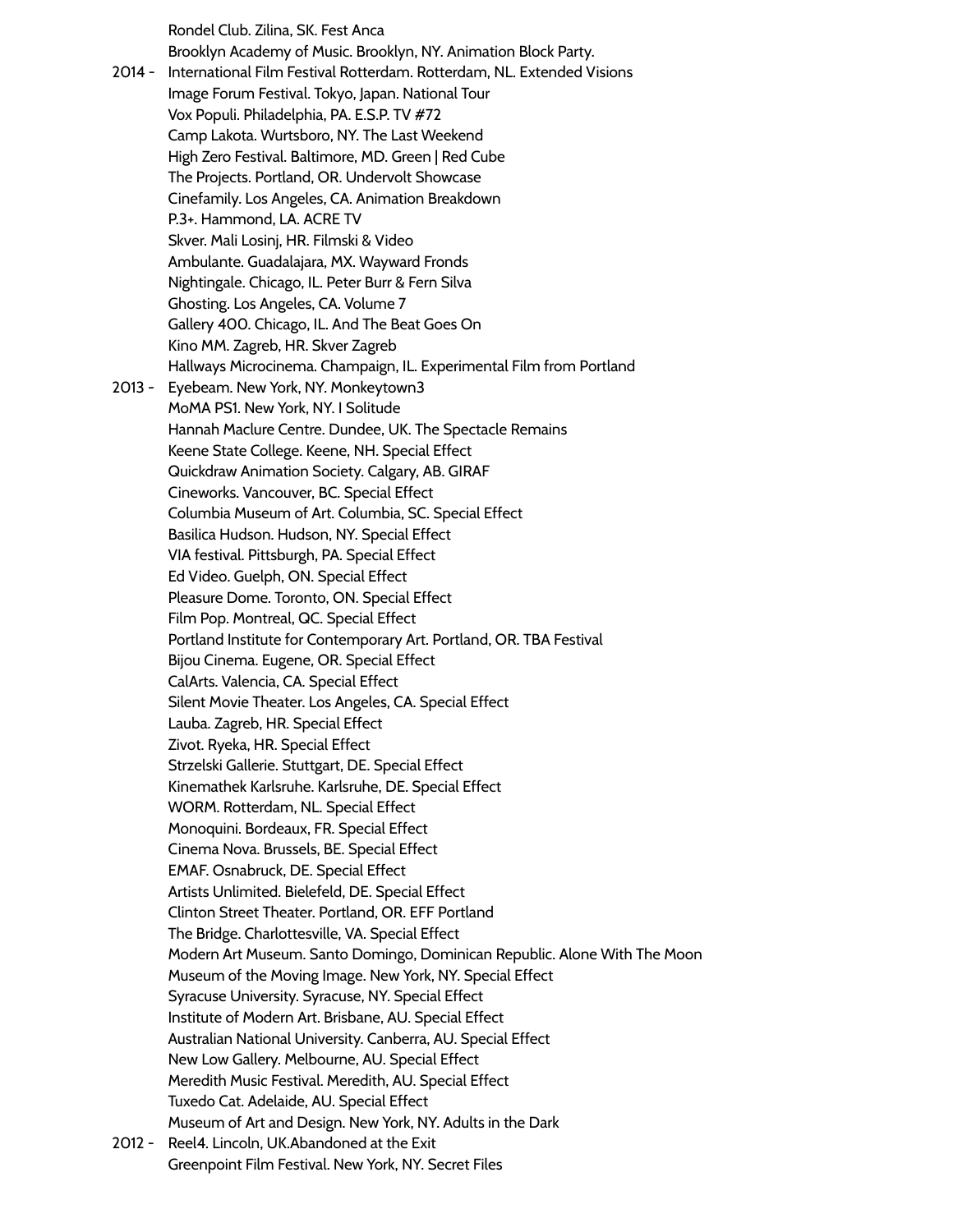Artists Television Access. San Francisco, NY, Talkies 3D Anthology Film Archives. New York, NY, Cut And Paste Synchronicity Space. Los Angeles, CA, Freak Out Kulturhuet Stockholm, Stockholm, SE, Gotland and the Infinite Whistle Old Bargate Works, Lincoln, UK, Reel:Three The Hood Museum of Art, Hanover, NH, Eyewash White Box, New York, NY, Next Time: Almost International Film Festival Rotterdam, Rotterdam, NL, Structural Principles Blue Sunshine, Montreal, QC, Forever Falling Apart Old Bargate Works, Lincoln, UK, Reel:One 2011 - Cornell Cinema, Ithaca, NY, Other Evolutions Impakt Festival, Utrecht, NL, Panorama Horse Hospital, London, UK, Out Of The Great Northwest

Animator Festival. Poznan, PL. Cut And Paste New Space. Talinn, EE, Ptarmigan Avamisuritu Sheila Johnson Design Centers. New York, NY, Cartoon Polymath Bashimi Art House. Spring Screening. Salzburg, AT, BachModern E.V.A. New School. New York City, NY.CMPTR POLYMATHS BOS. Brooklyn, NY.CMPTR POLYMATHS Valentines. Portland, OR. CMPTR POLYMATHS Synchronicity Space. Los Angeles, CA. CMPTR POLYMATHS

2010 - Komixblender. New York, NY, Wild Project New American Art Union. Portland, OR, BYOB Show Cave. Los Angeles, CA, Lazy Identity Reina Sofia National Museum. Madrid, ES, Rencontres Internationales Pacific Northwest College of Art. Portland, OR, The Regal Theatre Film Screening Common Grounds. Gainesville, FL, Flexfest Kennedy School. Portland, OR, You Who XPACE. Toronto, ON, Shape Shifters Senator Thater. Baltimore, MD, TAV Zootown Arts Community Center. Missoula, MT, Deep Leap Medusa. Minneapolis, MN, Deep Leap Lemp Street Arts. St. Louis, MO, Deep Leap Sugar City. Buffalo, NY, Deep Leap Monkey Bar. Burlington, VT, Deep Leap TT the Bear. Boston, MA, Deep Leap UNION. Providence, RI, Deep Leap Skidmore College. Saratoga, NY, Deep Leap Microscope Gallery. Brooklyn, NY, Deep Leap Cameo. Brooklyn, NY, Deep Leap Bard College. Annandale, NY, Deep Leap Space 1026. Philadelphia, PA, Deep Leap Strange Matter . Richmond, VA, Deep Leap Nightlight. Chapel Hill, NC, Deep Leap Eye Drum. Atlanta, GA, Deep Leap Mini-cine. Shreveport, LA, Deep Leap Marfa Book Company. Marfa, TX, Deep Leap Beauty Bar. Las Vegas, NV, Deep Leap Showcave. Los Angeles, CA, Deep Leap Echo Park Film Center. Los Angeles, CA, Deep Leap Artists' Television Access. San Francisco, CA, Deep Leap Abandon Normal Devices Festival. Manchester, UK. Future Television Festival de Court Metrange. Lille, FR. Future Television B32. Maastricht, NL. Future Television Joe Crowley Theater, Reno, NV. Future Television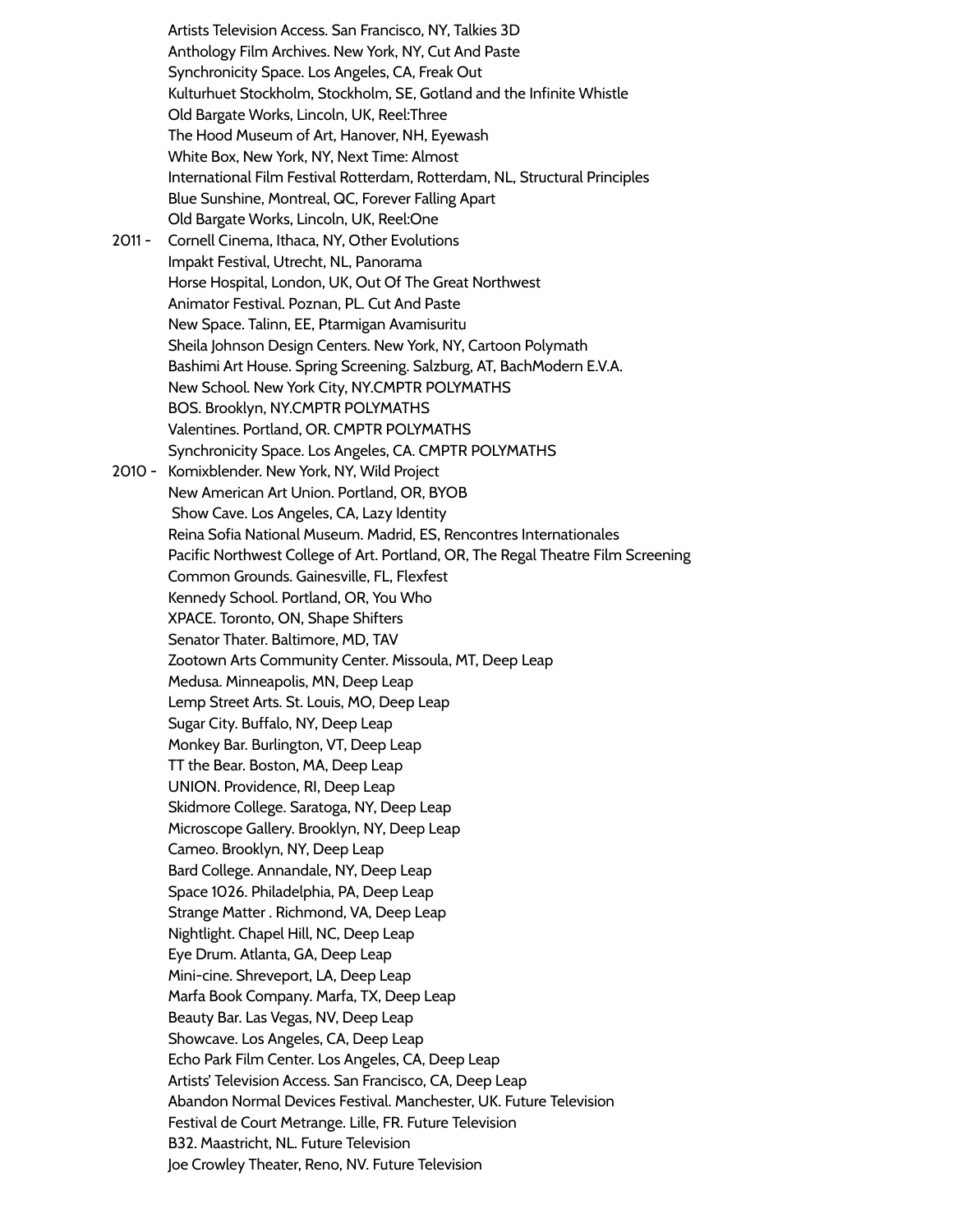Lobot. Oakland, CA. Future Television The Silent Movie Theater. Los Angeles, CA. Future Television Santa Barbara Contemporary Arts Forum. Santa Barbara, CA. Future Television The Soap Factory. Minneapolis, MN. Future Television The Nightingale. -Chicago, IL. Future Television Spark. Syracuse, NY. Future Television Wildfire. Ithaca, NY. Future Television Sugar City. Buffalo, NY. Future Television AS220. Providence, RI. Future Television Spectacle. Boston, MA. Future Television Sounds from the Other City . Manchester, UK. Future Television Institute of Contemporary Art. London, UK. Future Television Worm. Rotterdam, NL. Future Television FIT. Copenhagen, DK. Future Television Cinema Nova. Brussels, BE. Future Television Scheldapen. Antwerp, BE. Future Television Extrapool. Nijmegen, NL. Future Television OCCII. Amsterdam, NL. Future Television FLO:P. Venice, IT. Future Television 2009 - JCIA. Brooklyn, NY, Screen Burns Imago Theater. Portland, OR, Risk/Reward Hedreen Gallery. Seattle, WA, Void Sweated Spark Fort Gallery. Oakland, CA, Billow Ripple Show Cave. Los Angeles, CA, Future Heat Dark Room. San Francisco, CA, Black Sundays Buswater. Charleston, WV, Anything that Moves Austin Museum of Digital Art. Austin, TX, DATAPOP Baltimore Museum of Art. Baltimore, MD, Whartscape Clinton Street Theatre. Portland, OR, PDX Film Festival Theatre du Chatelet, Paris, FR, Rencontres Internationales Anthology Film Archives. New York, NY, Martha Colburn and Friends Ferenbalm Gubru Station. Karlsruhe, Germany, The Young Pretenders Kevin Kavanaugh Gallery. Dublin, IE, The Young Pretenders Kate Werble Gallery. New York, NY, The Young Pretenders OCAD. Toronto, ON, A-V Jam Gallery Homeland. Portland, OR, BUM EQUIPMENT Helsing Junction Farm. Rochester, WA, Sleepover Junction NOASS. Riga, LV, Dark Voyage Universite de Nantes. Nantes, FR , Dark Voyage L'Embobineuse. Marseille, FR, Dark Voyage Espacio Menosuno. Madrid, ES, Dark Voyage Plano B. Porto, PT, Dark Voyage A Suivre. Bordeaux, FR, Dark Voyage L'Ecole Estienne. Paris, FR, Dark Voyage Cinema Zuid. Antwerp, BE, Dark Voyage Rodina. Saint Petersburg, RU, Dark Voyage IMPAKT Festival. Utrecht, NL, Dark Voyage OCCII. Amsterdam, NL, Dark Voyage Worm. Rotterdam, NL, Dark Voyage Extrapool. Nijmegen, NL, Dark Voyage Artists Unlimited. Bielefeld, DE, Dark Voyage Ferenbalm Gubru Station. Karlsruhe, DE, Dark Voyage Tsunami. Cologne, DE, Dark Voyage Image Movement. Berlin, DE, Dark Voyage KOKI Kiel. Kiel, DE, Dark Voyage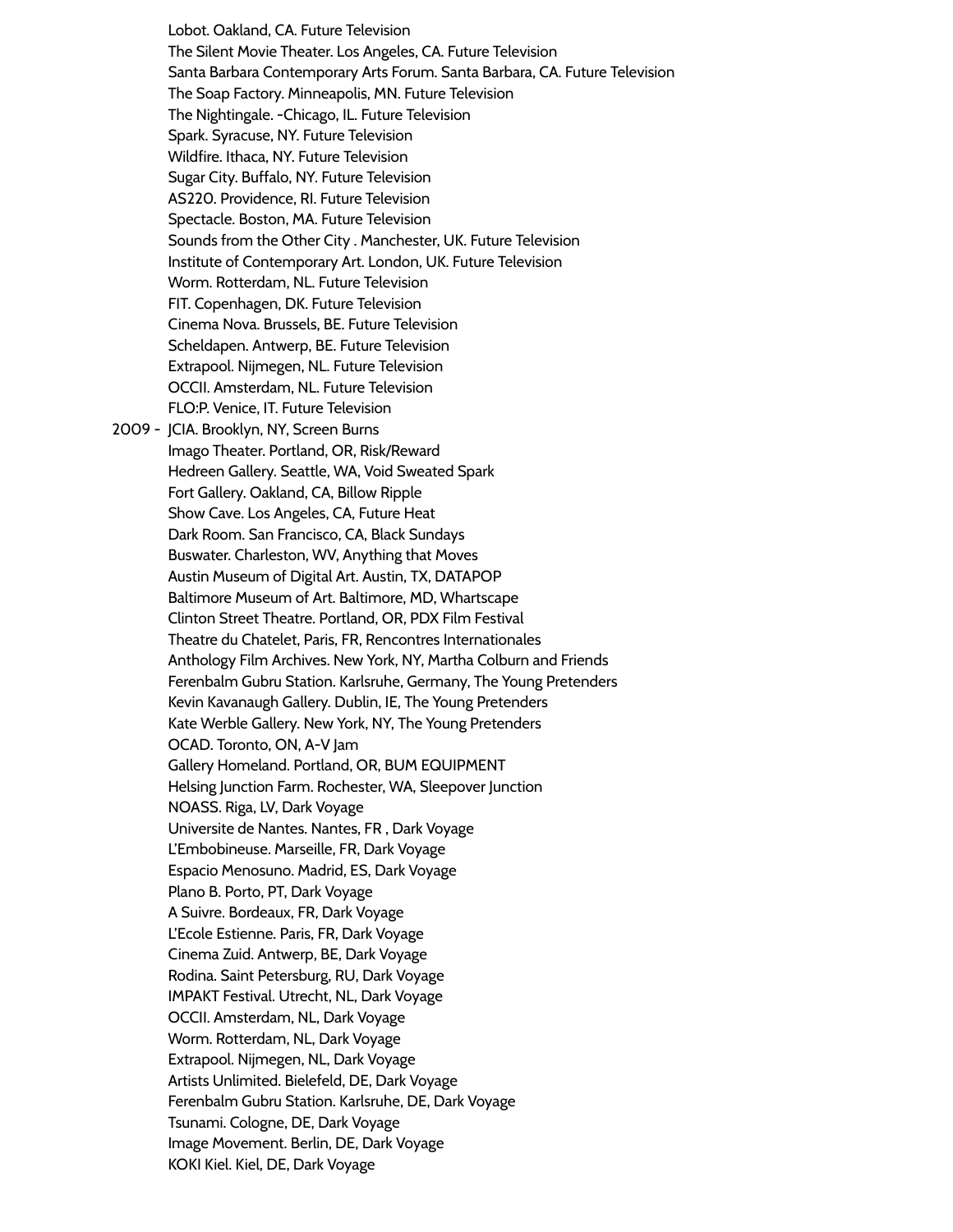Husets Teater. Copenhagen, DK, Dark Voyage Loyal Gallery. Malmo, SE, Dark Voyage Freddy Knox Projectspace. Oslo, NO, Dark Voyage Koloni. Gothenburg, SE, Dark Voyage Galleri Jonas Kleerup. Stockholm, SE, Dark Voyage Ptarmigan. Helsinki, FI, Dark Voyage Von Krahl Theater. Tallinn, EE, Dark Voyage The Fridge. Sofia, BU, Dark Voyage Kevin Kavanagh Gallery. Dublin, IE, Dark Voyage CCA. Glasgow, UK, Dark Voyage Peacock. Aberdeen, UK, Dark Voyage GRV. Edinburgh, UK, Dark Voyage Pagent. Edinburgh, UK, Dark Voyage Islington Mill. Manchester, UK, Dark Voyage Theartmarket. Leeds, UK, Dark Voyage Cube Cinema. Bristol, UK, Dark Voyage The Old Police Station. London, UK, Dark Voyage Horse Hospital. London, UK, Dark Voyage 113 Dalston. London, UK. Dark Voyage 2008 - Impakt Festival. Utrecht, NL. Raindow Bites Los Angeles County Museum of Art. Los Angeles, CA, A Field Guide On The Boards. Seattle, WA, Northwest New Works Fest Green Lantern Gallery. Chicago, IL, CHCGO Senselesss Hollywood Theater. Portland, OR, PDX Film Fest Show Cave. Los Angeles, CA, Future Heat Union Square. Boston, MA. Vidfest Teatro Dante Barone Assembleia Legislativa. Rio Grande do Sul, Brazil, Slurries + Fuses Auditorio da Sabbis Escola de Animacao. Rio Grande do Sul, Brazil, Slurries + Fuses Casa das Artes Regina Simonis. Rio Grande do Sul, Brazil, Slurries + Fuses Cinemateca Brasileira. Parana, Brazil, Slurries + Fuses SESC Sao Carlos. Sao Paulo, Brazil, Slurries + Fuses Auditorio Unip Sorocaba. Sorocaba, Brazil, Slurries + Fuses Cineclub CAUIM. Sao Sebastiao, Brazil, Slurries + Fuses Centro Cultural Vicente Musselli. Campinas, Brazil, Slurries + Fuses Centro Cultural da Justica Eleitoral. Rio de Janeiro, Brazil, Slurries + Fuses Auditorio Bicalho. Belo Horizonte, Brazil, Slurries + Fuses Museu de Arte Murilo Mendes. Juiz de Fora, Brazil, Slurries + Fuses SESC Fortaleza. Fortaleza, Brazil, Slurries + Fuses Subsolo da Biblioteca Publica. Salvador, Brazil, Slurries + Fuses Cinemark Shopping Jardins. Aracaju, Brazil, Slurries + Fuses Teatro Maria Silvia Nunes, Belem, Brazil, Slurries + Fuses Portland Experimental/Documentary Film Festival. Portland, OR, PDX SENSELESS Green Lantern Gallery. Chicago, IL, CHCGO SENSELESS Holocene. Portland, OR, WNTR WRKS Helsing Junction Sleepover. Rochester, WA, AMRCAN Fall Northwest Film Forum. Seattle, WA, AMRCAN Fall Visual Arts Collective Boise, ID, AMRCAN Fall Rocky Mountain College of Art and Design. Denver, CO, AMRCAN Fall La Esquina. Kansas City, MO, AMRCAN Fall Kansas City Art Institute. Kansas City, MO, AMRCAN Fall University of Missouri Kansas City. Kansas City, MO, AMRCAN Fall Wonder Fair. Lawrence, KS, AMRCAN Fall Concordia University. Seward, NE, AMRCAN Fall The Bemis Center for Contemporary Art. Omaha, NE, AMRCAN Fall Mount Marty. Yankton, SD, AMRCAN Fall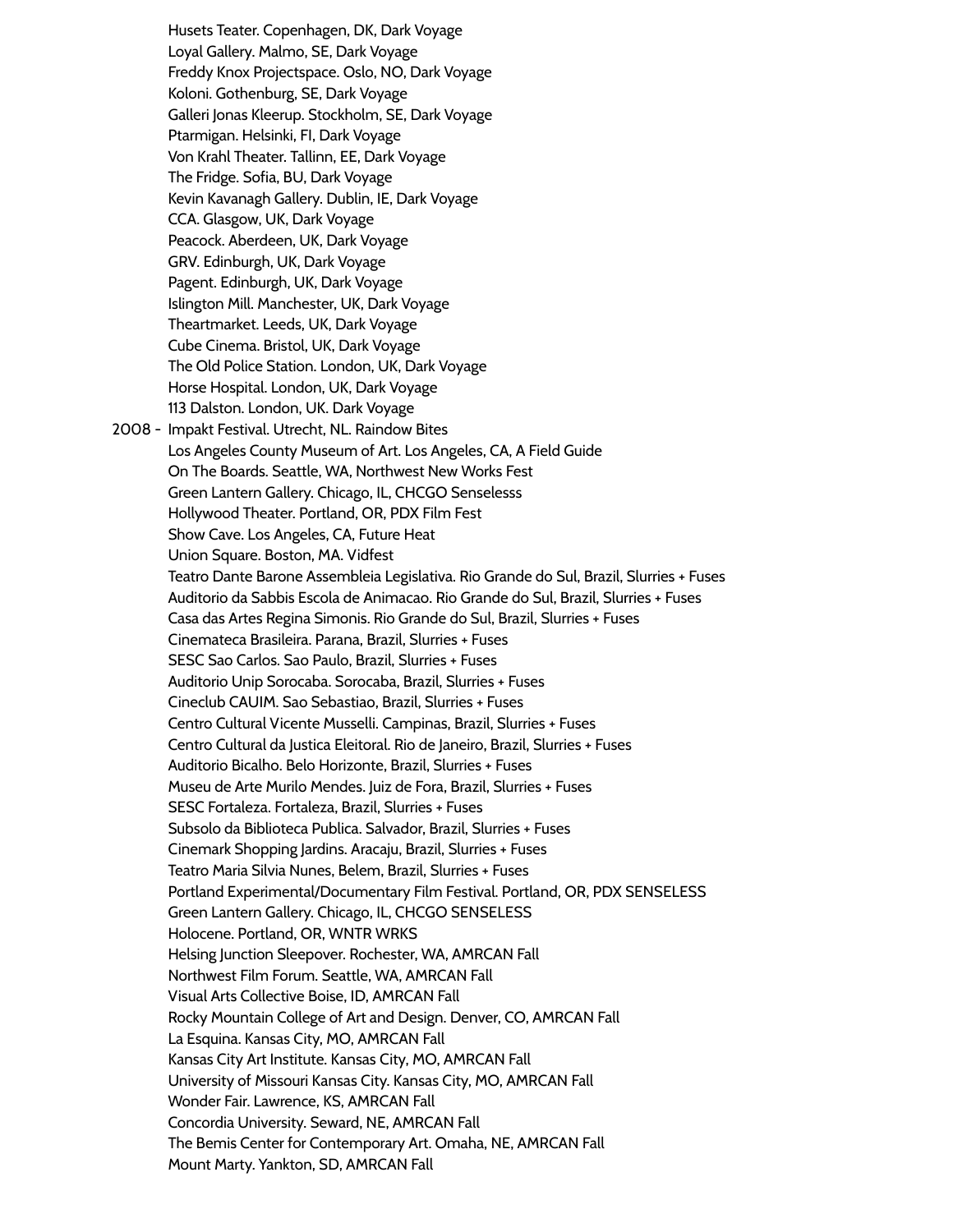Medusa. Minneapolis, MN, AMRCAN Fall The Project Lodge. Madison, WI, AMRCAN Fall The Borg Ward. Milwaukee, WI, AMRCAN Fall The Washington. Burlington, IA, AMRCAN Fall The Nightingale. Chicago, IL, AMRCAN Fall Museum of Contemporary Art Detroit. Detroit, MI, AMRCAN Fall Junctionview Studios. Columbus, OH, AMRCAN Fall Ohio University. Athens, OH, AMRCAN Fall Pittsburgh Center for the Arts. Pittsburgh, PA, AMRCAN Fall The Squeaky Wheel. Buffalo, NY, AMRCAN Fall The Pleasuredome. Toronto, ON, AMRCAN Fall Pop Montreal. Montreal, QC, AMRCAN Fall The Center for Cartoon Studies. White River Junction, VT, AMRCAN Fall 21 Cross Street. Keene, NH, AMRCAN Fall AS220. Providence, RI, AMRCAN Fall Rhode Island School of Design. Providence, RI, AMRCAN Fall Gideon Welles. Glastonbury, CT, AMRCAN Fall Storefront Artist Project. Pittsfield, MA, AMRCAN Fall Williams College. Williamstown, MA, AMRCAN Fall 51 3rd street. Troy, NY, AMRCAN Fall Creative Alliance. Baltimore, MD, AMRCAN Fall Hirshhorn Museum. Washington, DC, AMRCAN Fall University of Maryland Baltimore County. Baltimore, MD, AMRCAN Fall Maryland Institute College of Art. Baltimore, MD, AMRCAN Fall The Bridge. Charlottesville, VA, AMRCAN Fall The Church of Crystal Light. Richmond, VA, AMRCAN Fall The Night Light. Chapel Hill, NC, AMRCAN Fall Lump Gallery. Raleigh, NC, AMRCAN Fall Savannah College of Art and Design. Atlanta, GA, AMRCAN Fall The Front. New Orleans, LA, AMRCAN Fall Acadiana Center for Film Media. Lafayette, LA, AMRCAN Fall ArtStorm. Houston, TX, AMRCAN Fall, AMRCAN Fall Austin Museum of Digital Art. Austin, TX, AMRCAN Fall Arizona State University. Tempe, AZ, AMRCAN Fall Show Cave. Los Angeles, CA, AMRCAN Fall The Lab. San Francisco, CA, AMRCAN Fall Humboldt State University. Arcata, CA, AMRCAN Fall DIVA. Eugene, OR, AMRCAN Fall Holocene. Portland, OR, AMRCAN Fall Open Space. Victoria, BC, AMRCAN Fall Pacific Cinematheque Vancouver, BC, AMRCAN Fall Space 1026. Philadelphia, PA, SPRNG CRUISR MonkeyTown. Brooklyn, NY, SPRNG CRUISR Scarey Studios. Baltimore, MD, SPRNG CRUISR Hirshhorn Museum. Washington DC, SPRNG CRUISR Pittsburgh Filmmakers. Pittsburgh, PA, SPRNG CRUISR 2007 - VIVO. Vancouver, BC, Cute to Kill Reed College. Portland, OR, RAW Monkeytown. Brooklyn, NY. Semiennial 4 Blim. Vancouver, BC. VideoBlim: Psyched Hollywood Theatre. Portland, OR, PDX Film Festival Little Mountain Studios. Vancouver, BC. Animatron 2007 Northwest Film Forum. Seattle, WA, Local Sightings Film Festival Portland Institute for Contemporary Art. Portland, OR, TBA Festival Museum of Photographic Arts. San Diego, CA, San Diego Women's Film Festival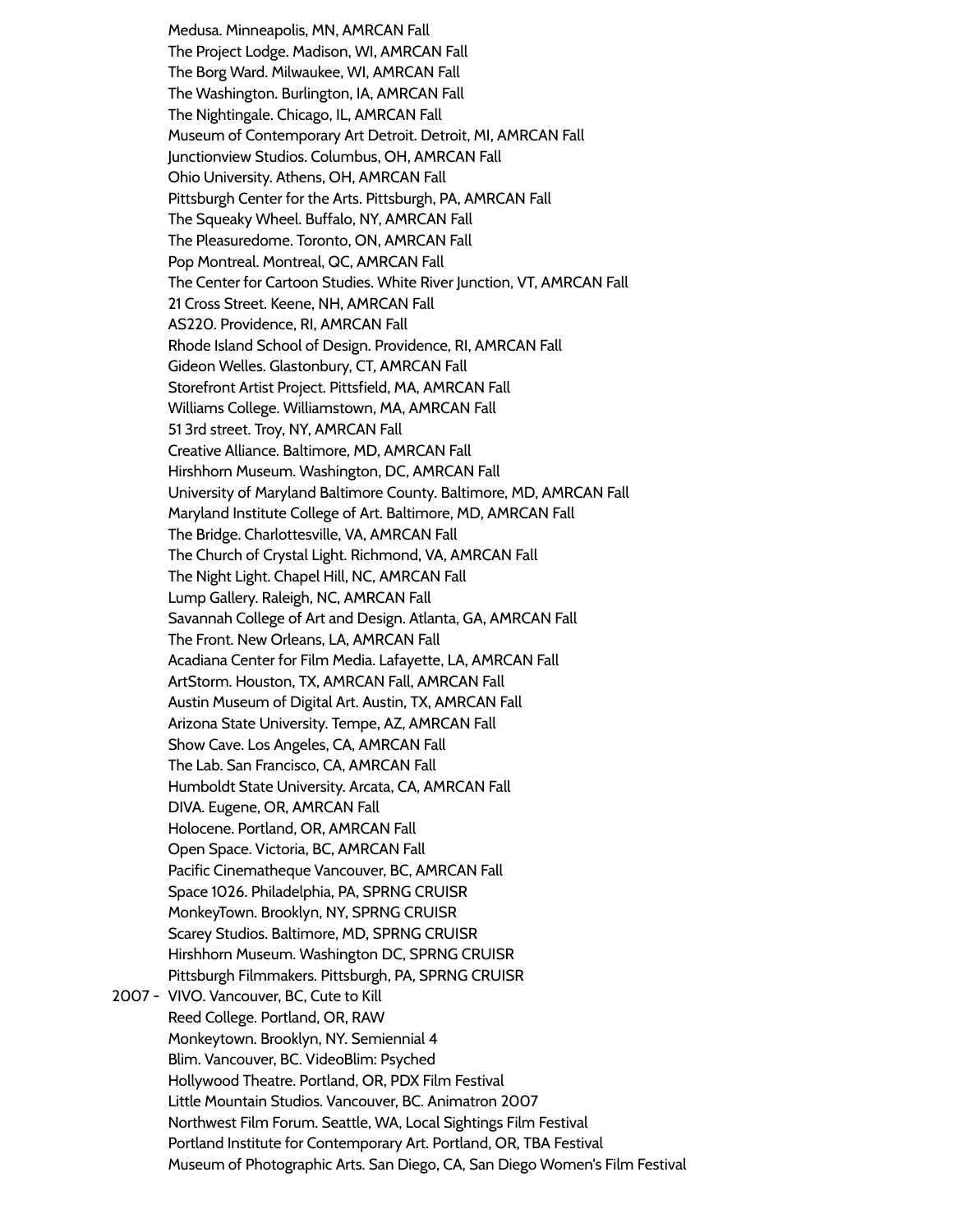Galleri F15. Moss, NO. Animotion MonkeyTown. Brooklyn, NY, Psychedelic Primates TBA Festival. Portland, OR. Wonder Works Hollywood Theater. Portland, OR. SNDY MRNING XPREZ Around the Coyote. Chicago, IL, 2nd XCAPE Boathouse Cinema. Portland, OR, PDXPSYPRI Islands Fold. Pender Island, BC, SRF and TRF International Audiocinema. Portland, OR, SRF and TRF International San Francisco Art Institute. San Francisco, CA, SRF and TRF International California Institute of the Arts. Valencia, CA, SRF and TRF International Echo Park Film Center. Los Angeles, CA, SRF and TRF International Che Cafe. San Diego, CA, SRF and TRF International Helsing Junction Sleepover. Rochester, WA, SRF and TRF International Blim. Vancouver, BC, SRF and TRF International 2006 - On The Boards. Seattle, WA, Northwest New Works Festival Mary Riepma Ross Media Arts Center. Lincoln, NE, Visual II Lucky Dragon. Toronto, ON, Still Camera Video Festival Simultan2. Timisoara, Romania, 100 seconds videos Version 06. Chicago, IL, Parallel Cities Scope. Miami, FL, Cinema-Scope Best of the Best The Drake Hotel. Toronto, ON. Notes From The Underground BLIM. Vancouver, BC, Cartune Xprez 06 DIVA. Eugene, OR, Cartune Xprez 06 Plus Galley. Denver, CO, Cartune Xprez 06 Spencer Museum of Art. Lawrence, KA, Cartune Xprez 06 Kansas City Art Institute. Kansas City, MO, Cartune Xprez 06 University of Nebraska, Lincoln, NE, Cartune Xprez 06 Blue Barn Theater. Omaha, NE, Cartune Xprez 06 South Union Arts. Chicago, IL, Cartune Xprez 06 Green Lantern. Chicago, IL, Cartune Xprez 06 Mattress Factory. Pittsburgh, PA, Cartune Xprez 06 ECO. Camden, NJ, Cartune Xprez 06 Space 1026 . Philadelphia, PA, Cartune Xprez 06 Monkeytown. Brooklyn, NY, Cartune Xprez 06 Gideon Welles. Glastonbury, CT, Cartune Xprez 06 Looney Bin . Providence, RI, Cartune Xprez 06 Space Gallery. Portland, ME, Cartune Xprez 06 Maine College of Art. Portland, ME, Cartune Xprez 06 Sanctuary for Independant Media. Troy, NY, Cartune Xprez 06 SPARK. Syracuse, NY, Cartune Xprez 06 Oberlin College. Oberlin, OH, Cartune Xprez 06 Skylab. Columbus, OH, Cartune Xprez 06 Antioch College. Yellow Springs, OH, Cartune Xprez 06 The Church. Minneapolis, MN, Cartune Xprez 06 MCCCA. Madison, WI, Cartune Xprez 06 Darling Hall. Milwaukee, WI, Cartune Xprez 06 University of Wisconsin. Milwaukee, WI, Cartune Xprez 06 Mount Marty College. Yankton, SD, Cartune Xprez 06 Portland Art Center. Portland, OR, Cartune Xprez 06 The Department of Safety. Anacortes, WA, Cartune Xprez 06 2005 - Portland Institute for Contemporary Art. Portland, OR, TBA Festival Version 05. Chicago, IL, Invincible Desire The Guild Theatre. Portland, OR, Take it EZ The Drake Hotel. Toronto, ON, MEDITATCE Portland Experimental/Documentary Film Festival. Portland, OR, Slow Dance Recyttal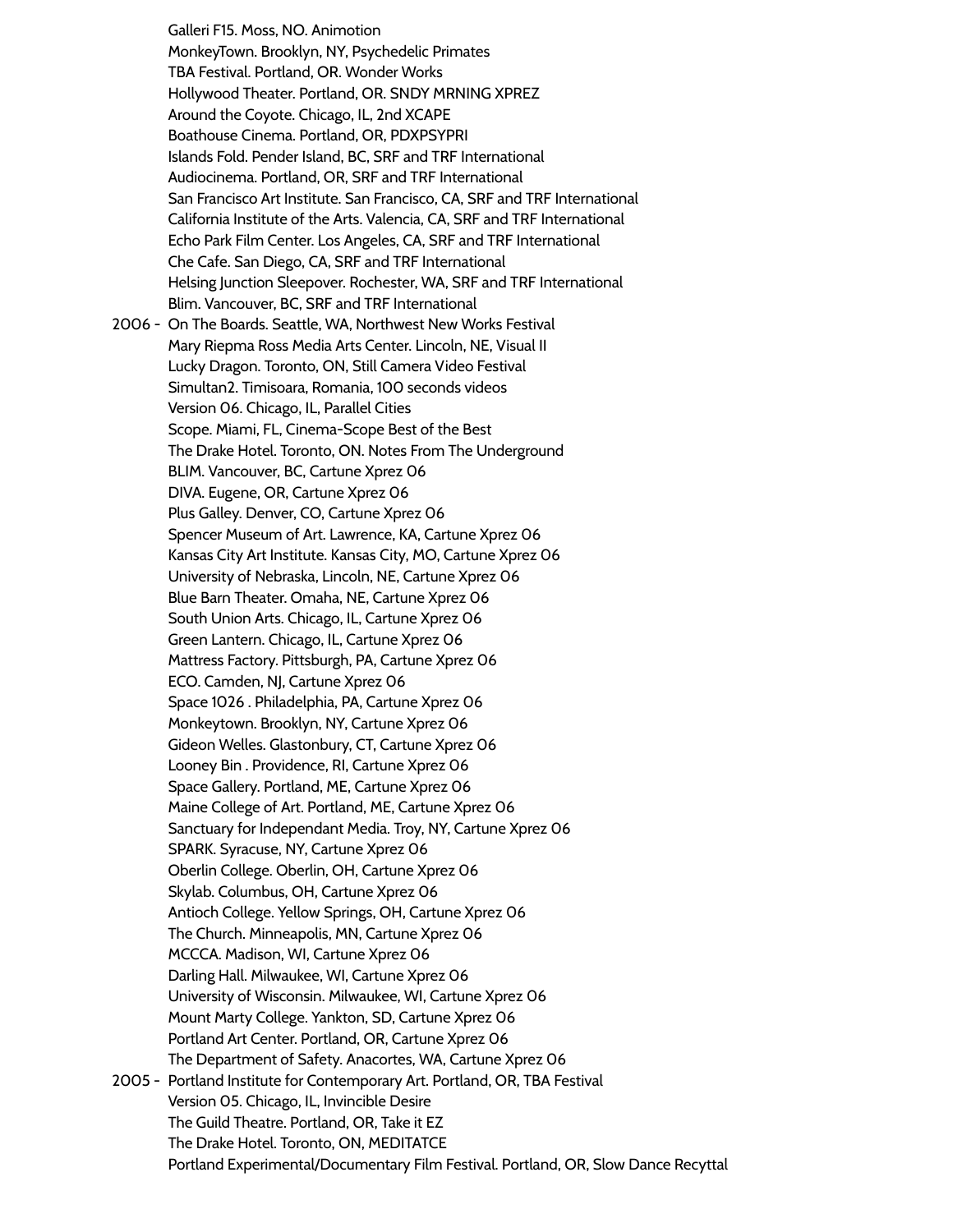- 2004 Project 1877. Pittsburgh, PA, What the Kids Want
- 2003 Mattress Factory. Pittsburgh, PA, Summer of HTMHell
- 2002 521 Gallery. London, UK, Mirror, Mirror: Video Art from the U.S. and Canada
- 2001 McConomy Auditorium. Pittsburgh, PA, CMU Film Festival
- 2000 Mattress Factory. Pittsburgh, PA. Fringe Arts Festival

#### **KEYNOTES AND LECTURES**

- 2022 KASK. Ghent, BE. Worldbuilding Three Ways
- 2021 Gazelli Art House. Online. Dirtscraper Renovations Ars Electronica. Online. Dream Buckets Society for Animation Studies. Online. Infinite Death Labyrinths Telematic Media Arts. San Francisco, CA. Responsive Eye University of Greenwich. London, UK. Designed Systems Gideon Welles. Glastonbury, CT. Exploring the Arts California College of Art. San Francisco, CA. Infinite Death Labyrinths
- 2020 Mouvo. Prague, CZ. Utopia Oberlin College. Oberlin, OH. Artist Profile UCSB. Santa Barbara, CA. Introduction to New Media Installation UWM. Madison, WI. The Business of Dungeons
- 2019 Yale University. New Haven, CT. GEM Keynote Bend Design. Bend, OR. Pattern Language The School of the Art Institute of Chicago. Conversations at the Edge
- 2018 Carnegie Mellon University. Pittsburgh, PA. CAS Keynote Studentski Centar. Zagreb, HR. Gostovanje Petera Burra Wolf Kino. Berlin, DE. Peter Burr Retrospective ICA at VCU. Richmond, VA. Declaration Deep Dive: Dirtscraper Bard College. Annandale-on-Hudson,NY. Creative Capital Presentation 2018 MICA. Baltimore, MD. Labyrinths BFI Southbank. London, UK. Labyrinths
- 2017 Hara Museum of Contemporary Art. Tokyo, JP. Peter Burr Retrospective David Brower Center. Berkeley, CA. Peter Burr Retrospective Denver Performing Arts Center. Denver, CO. Supernova Featured Artist
- 2016 New School. New York, NY. Comics & Picture-Story Symposium EMPAC. Troy, NY. Creative Capital Presentation 2016
- 2015- Pratt. New York, NY. Scalability, Sustainability, and Logic
- 2014 The Projects. Portland, OR. The History of Undervolt
- 2013 MoMA PS1, New York, NY, Colony of Light Quickdraw Animation Society. Calgary, AB. GIRAF Masterclass CalArts. Valencia, CA. CSSA Masterclass Syracuse University. Syracuse, NY. The History of Cartune Xprez Australian National University. Canberra, AU. The History of Cartune Xprez
- 2012 The Hood Museum of Art, Hanover, NH. Eyewash Artist Profile
- 2011 New School. New York City, NY. The History of Cartune Xprez
- 2010 Syracuse University. Syracuse, NY. The History of Cartune Xprez Demoteek. Copenhagen, DK. The History of Cartune Xprez University of Illinois. Chicago, IL. The History of Cartune Xprez University of Southern California. Los Angeles, CA. The History of Cartune Xprez
- 2009 NOASS. Riga, LV. Datamoshing and Digital Art IMPAKT. Utrecht, NL. Datamoshing and Digital Art
- 2008 Hirshhorn Museum. Washington DC. DIY Animation Masterclass UMBC. Baltimore, MD. The History of Hooliganship Pacific Northwest College of Art. Portland, OR. The History of Hooliganship Kansas City Art Institute. Kansas City, MO. The History of Hooliganship Ohio University. Athens, OH. The History of Hooliganship Rhode Island School of Design. Providence, RI. The History of Hooliganship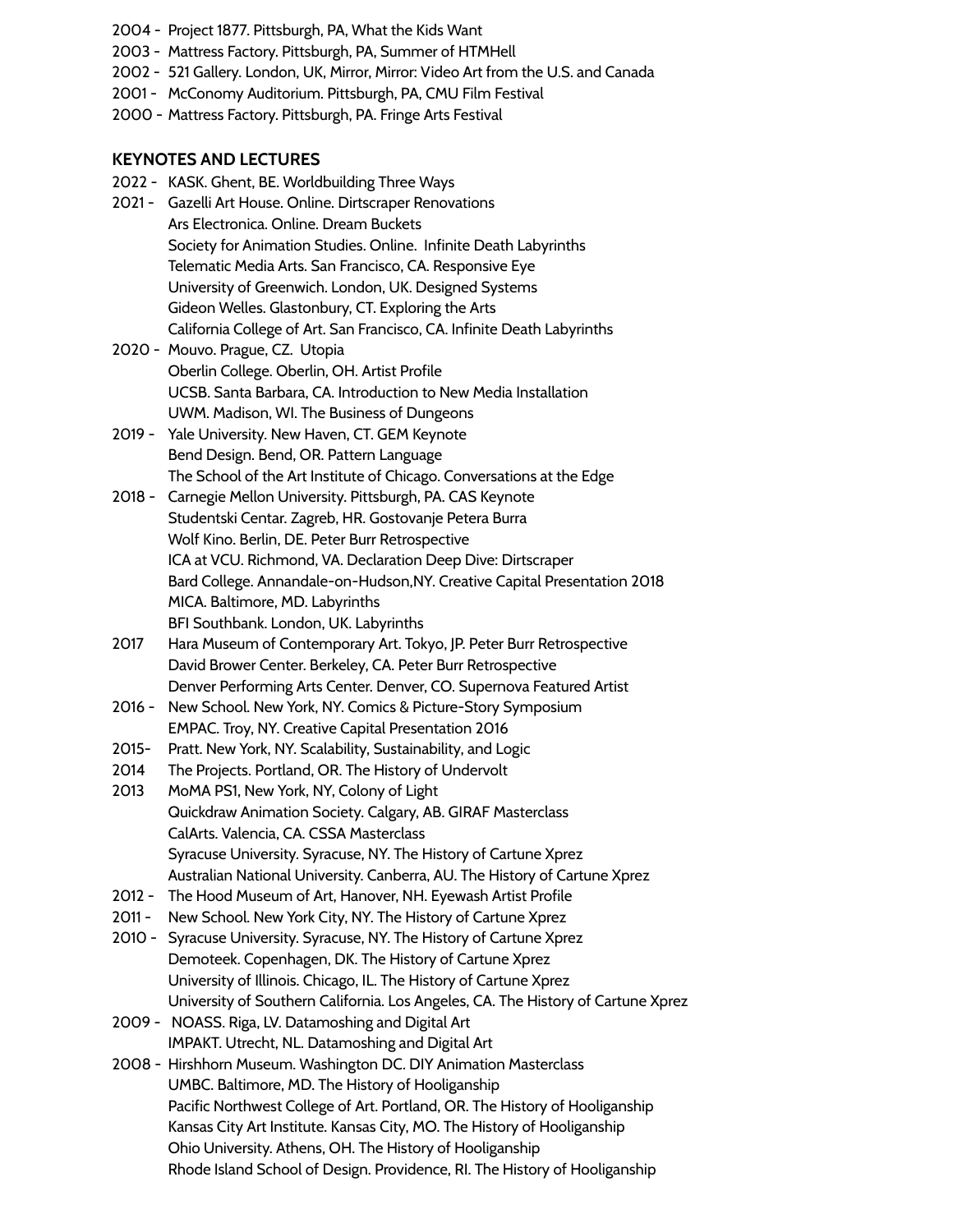2007 - California Institute of the Arts. Valencia, CA. Animation & Performance Master Class

2006 - University of Missouri. Kansas City, MO. Animation & Performance Master Class Kansas University. Lawrence, KS. Touring Experimental Animation University of Wisconsin. Milwaukee, WI. Touring Experimental Animation Maine College of Art. Portland, ME. Touring Experimental Animation

#### **BIBLIOGRAPHY**

#### BOOKS -

**Artists in Virtual Reality.** Edited by Maitreyi Maheshwari. 2021

Experimental Animation From Analogue to Digital. Edited by Miriam Harris, Lilly Husbands, and Paul Taberham. 2019

Expanded Animation: Mapping An Unlimited Landscape. Edited by Juergen Hagler, Michael Lankes, and Alexander Wilhelm. 2019

The Bookmobile Book. Edited by Courtney Dailey, Onya Hogan-Finley, and Leila Pourtavaf. 2014

#### ARTICLES -

"Kunst en technologie" Art Couch. 2021 "Living In The Gap: In Conversation With Peter Burr" Creative Applications. 2021 "Art Matters Now" Los Angeles Review of Books. 2020 "Film50: Filmmakers to Watch" NewCity. 2020 "Online GIF show Well Now WTF is a strong start for a net art revival" The Art Newspaper. 2020 "Well Now WTF - Online Exhibition" Akimbo. 2020 "Decompress With These Video Game Dreamscapes" Gizmodo. 2020 "Looking Back at the Best Exhibitions of the 2010s" Observer. 2019 "Interview With Peter Burr" Mostly Moving. 2019 "Who Are The People With The Power To Design The System We Live In?" Its Nice That. 2019 "A Show of AI-Inspired Art Offers an Unsettling Vision of How Tech Will Affect Us" Observer. 2019 "Peter Burr's Hypnotic Animations Take Over Times Square" Culture Trip. 2018 "Screen Quest: Labyrinths - The FIlms of Peter Burr" Radiant Circus. 2018 "Squares, Pixels, Labyrinths: Experimental Animation by Peter Burr" Kinotecnik. 2018 "A Dash of Noise With Your Popcorn" The New York Times. 2018 "Meet Peter Burr" Kickstarter. 2017 "Art In The Digital Age" Sotheby's At Large. 2017 "Curtocircuito 2017: Pattern Language" Desistfilm. 2017 "Irony of Ironies" ArtForum. 2017 "A Leap for Crossroads" 48 Hills. 2017 "The Island And The Cave" 4:3. 2017 "The Shape of Indoor Space: An Interview with Artist Peter Burr" Art F City. 2017 "Find Your Alt + Esc at this DIY Art Heaven" The Creators Project. 2017 "A Plague of Digital Rats for Your Desktop" Hyperallergic. 2017 "Peter Burr" Alternative Escape Volume 7. 2017 "A Death Labyrinth in the New Museum's First VR Exhibition" Hyperallergic. 2017 "Is Experimental Animation On The Rise?" Little White Lies. 2016 "The Extremely Strange World of Infinite Dungeon Video Games" Atlas Obscura. 2016 "Artist Uses Videogame to Create an Endlessly Mutating Death Labyrinth" Kill Screen. 2016 "The Mess Triumphs at 25fps" Cineuropa. 2016 "Experience Death in an Endlessly Mutating Video Labyrinth" The Creators Project. 2016 "Hot as Hell: Peter Burr's Subterranean Utopias". Art F City. 2016 "Strobe Warning: Peter Burr on His New Video Installation," ArtNews. 2016 "Continuing Interference" The Brooklyn Rail. 2016